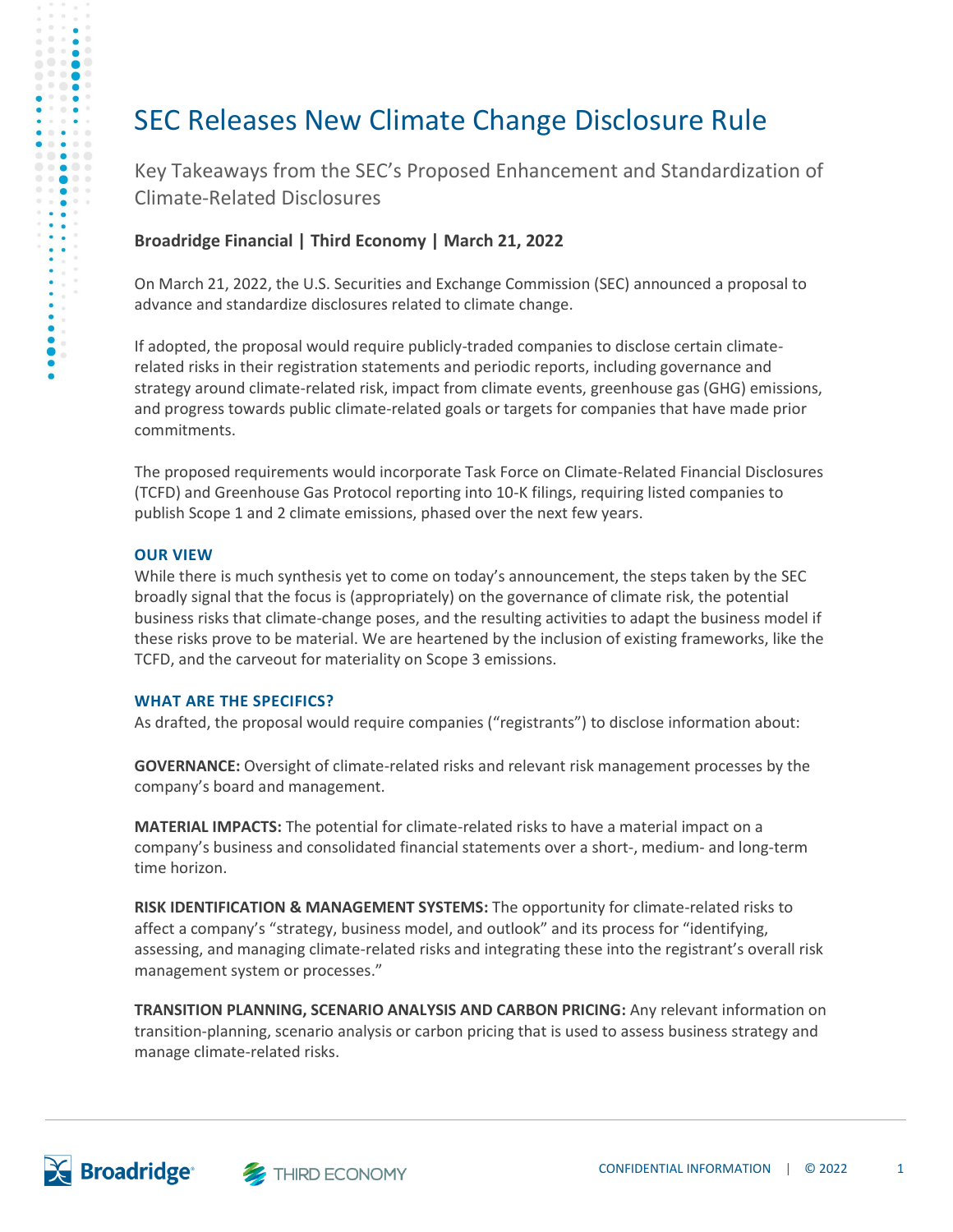**CLIMATE-RELATED EVENTS:** Overall impact of climate-related events ("severe weather events and other natural conditions") within a company's financial statements, including estimates and assumptions.

Additionally, companies would be required to disclose the following information, according to TCFD and GHG Protocol standards:

- **SCOPE 1 EMISSIONS:** Direct Greenhouse Gas (GHG) Emissions
- **SCOPE 2 EMISSIONS:** Indirect emissions from purchased electricity or other forms of energy ("separately disclosed, expressed both by disaggregated constituent greenhouse gases and in the aggregate, and in absolute terms, not including offsets, and in terms of intensity (per unit of economic value or production")
- **SCOPE 3 EMISSIONS:** (Exemption for Smaller Reporting Companies) Indirect emissions from upstream and downstream activities in a company's value chain, if material, and/or if the registrant has set a GHG emissions target or goal that includes Scope 3 emissions.

"Accelerated" and "large accelerated" filers (see below for definition) would also be required to engage with an independent attestation provider to provide assurance on Scope 1 and Scope 2 emissions.

Finally, companies who have set public targets or goals around climate will also be required to:

• **SUBMIT PLANS AND PROGRESS:** Companies will be required to submit relevant data to indicate if progress is being made against public goals, with updates each fiscal year. This includes relevant information about carbon offsets and renewable energy certificates.

#### **WHO IS AFFECTED?**

- Publicly traded companies of all sizes
- The **SEC** makes a distinction between "Large Accelerated" and "Accelerated" Filers, in addition to Smaller Reporting Companie[s SRCs](https://www.sec.gov/smallbusiness/goingpublic/SRC), creating three separate "phase-in" timelines for companies of different sizes.

#### **WHEN WOULD THIS GO INTO EFFECT?**

The SEC has proposed a "phase-in" period for all companies, depending upon the filer status and Scope 3 reporting requirements.

#### **NEXT STEPS**

The SEC has opened a 60-day comment period for public input on this landmark proposal and comment letters should be submitted before the deadline of May 20, 2022. We encourage public comment through the SEC's official channels and through public support on social media.

- **Public comments** can be submitted via an online for[m here](https://www.sec.gov/cgi-bin/ruling-comments)
- **Email comments** should be sent through the following instructions:
	- o Address: Rule-comments@sec.gov

D o

 $\bullet$   $\bullet$  $\begin{array}{c} \circ \\ \circ \end{array}$  $0.0001$  $\bullet$   $\bullet$  $\bullet\bullet\bullet\bullet$  $\begin{array}{c} \circ\bullet\circ\circ\end{array}$  $\ddot{\bullet}$  $\ddot{\bullet}$ 

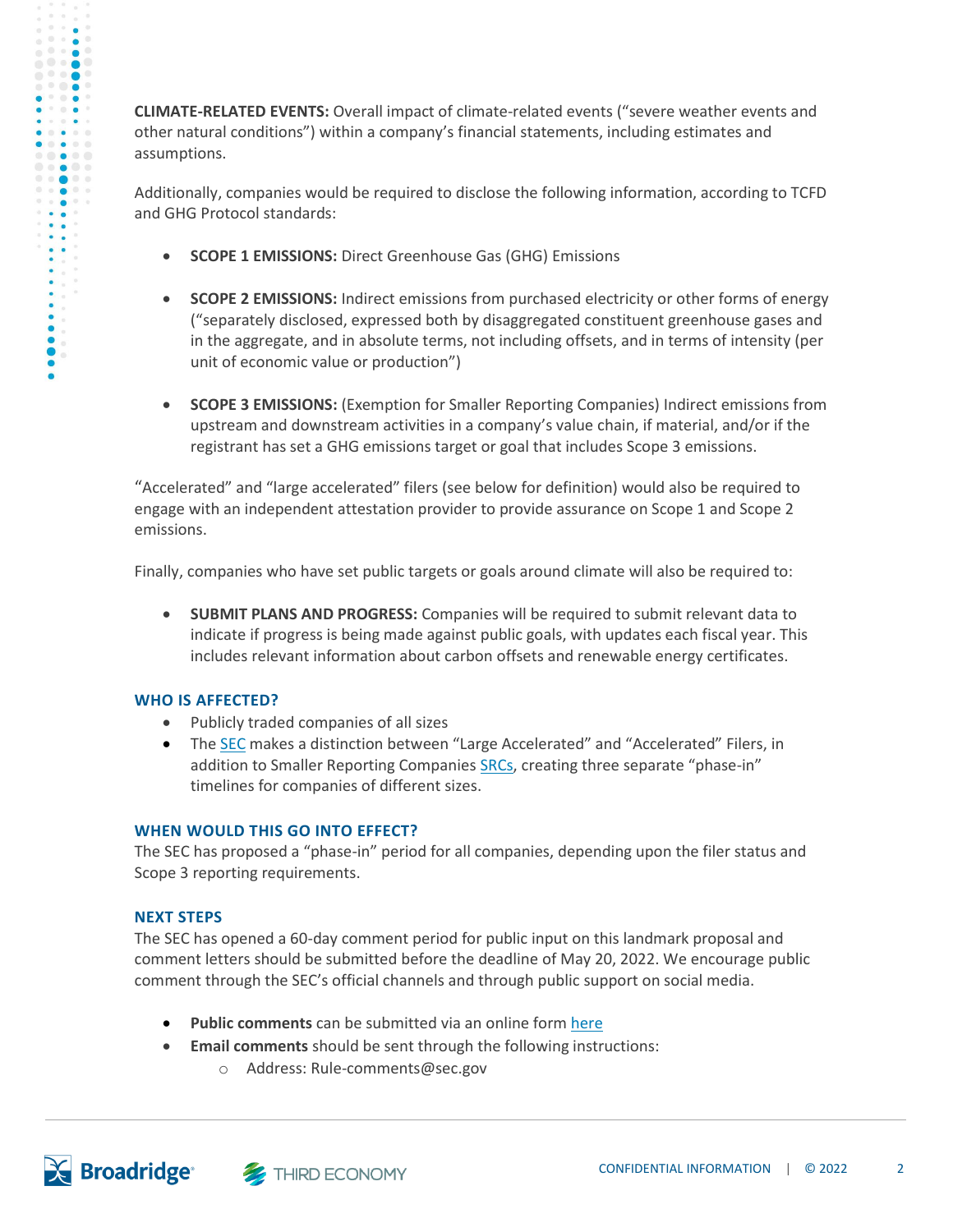- o Subject Line: Must include the File Number for the rule. This is the number that begins "S7-" or "SR-"
- $\circ$  Attachments: If you attach a document, indicate the format or software used (e.g., PDF, Word Perfect, MS Word, ASCII text, etc.) to create the attachment. DO NOT submit attachments as HTML, GIF, TIFF, PIF, ZIP, or EXE.
- **Mail-in comments** should be sent through the following instructions:
	- o Send 3 copies of your paper comment letter to:
		- Vanessa Countryman, Secretary Securities and Exchange Commission
			- 100 Street, NE, Washington, DC 20549-0609
		- o Each copy must list the "File Number" for the rule. This is the number that begins "S7-" or "SR-".

The Commission expects to issue its final rule sometime during calendar year 2022.

#### **ADDITIONAL RESOURCES**

 $\bullet \bullet \bullet$ 

- SEC Fact [Sheet](http://send.niri.org/link.cfm?r=7TiPSKMLmlWMaJH1j2SNDg~~&pe=xlGpJmzj2Iebuv-9LoEjhjAiH41r9fgXEUK9DZZhstOS4-dIGY-7-vzK9XXwmAd6lRy6EjuKe_c6JTAFhs2rjA~~&t=ymh0obEWR1fp92u6MboKzA~~)
- SEC Rule [Proposal](http://send.niri.org/link.cfm?r=7TiPSKMLmlWMaJH1j2SNDg~~&pe=qAp-hDaRzWuDh-lPVb2GklImdAgXcVTSpBB50w1kNNpB8AfLjRYJfAb-ApGSa3bY-JDHNqIk-I_CJqYOXobGVw~~&t=ymh0obEWR1fp92u6MboKzA~~)